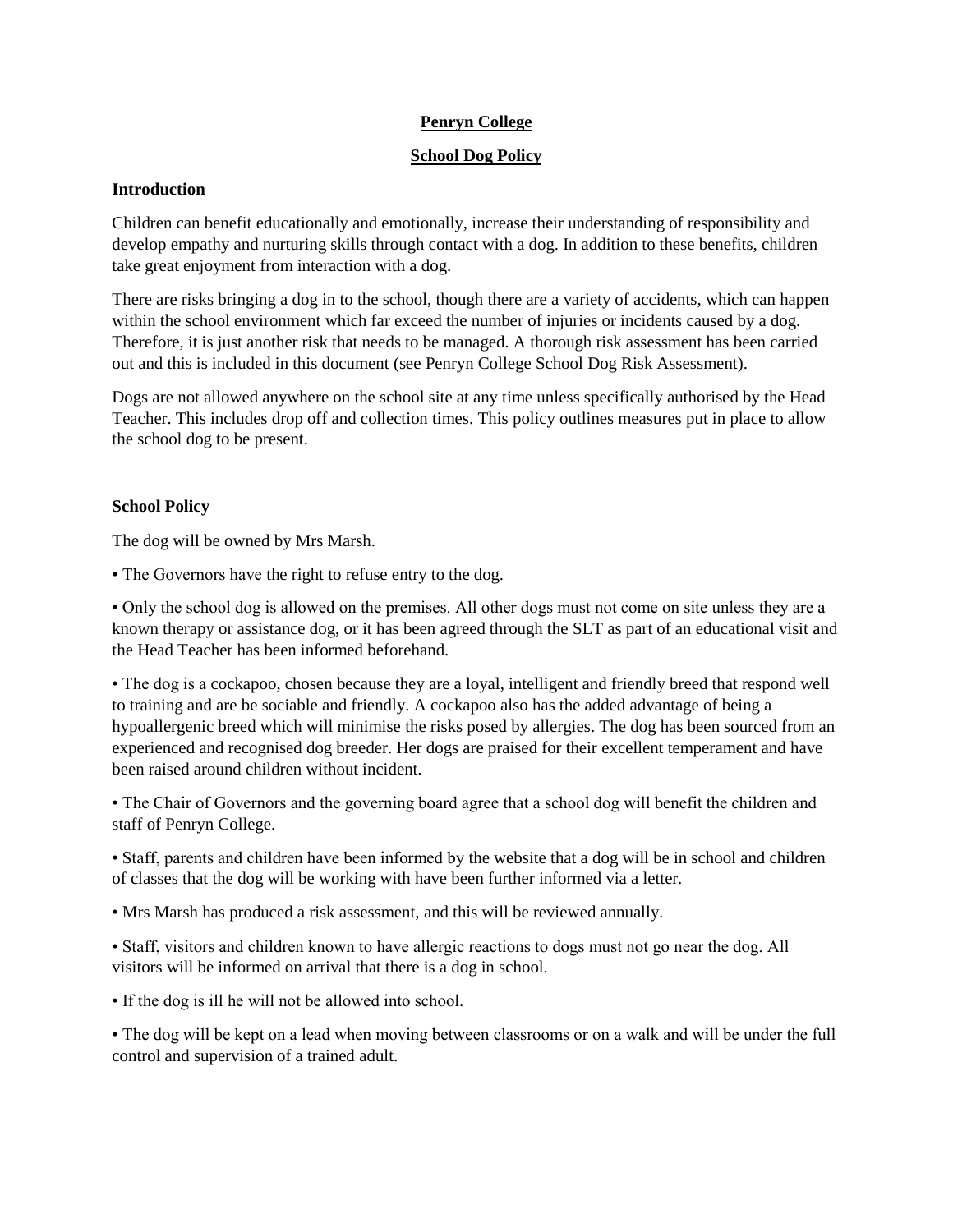• Children must never be left alone with the dog and there must be appropriate adult supervision at all times.

• Children should be reminded of what is appropriate behaviour around the dog. Children should remain calm around the dog. They should not make sudden movements and must never stare into a dog's eyes as this could be threatening for the dog. Children should not put their face near a dog and should always approach it standing up.

- Children should never go near or disturb the dog that is sleeping or eating.
- Children must not be allowed to play roughly with the dog.
- Everyone must wait until the dog is sitting or lying down before touching or stroking him.

• If the dog is surrounded by a large number of children, the dog could become nervous and agitated. Therefore the adult in charge of the dog must ensure that s/he monitors the situation.

• Dogs express their feelings through their body language. Growling or bearing of teeth indicate that the dog is feeling angry or threatened. Flattened ears, tail lowered or between their legs, hiding behind their owner, whining or growling are signs that the dog is frightened or nervous. If the dog is displaying any of these warning signs he should be immediately removed from that particular situation or environment.

- Children should not eat close to the dog.
- Children should be careful to stroke the dog on his body, chest, back and not by his face or top of head.
- Children should always wash their hands after handling a dog.
- Any dog foul should be cleaned immediately and disposed of appropriately.
- Parents will be consulted on allowing their pupils access to the dog.
- Appropriately trained staff will maintain records and anecdotal evidence of the work and impact of the school dog.

• The dog will be included in the fire evacuation procedure under the supervision of Mrs Marsh.

#### **Actions**

If someone reports having an issue with the dog, this information must be passed to a member of SLT as soon as possible.

#### **Roles and Responsibilities**

The Governing Body has a responsibility to ensure that the school has a written policy for dogs in School.

The Head teacher is responsible for implementing this policy.

Teachers, staff, pupils, parents and visitors are required to abide by this policy.

The curriculum will support learning about dogs and how best to behave around our dog. This will include highlighting that not all dogs are well trained and that caution must be used around unknown dogs outside school.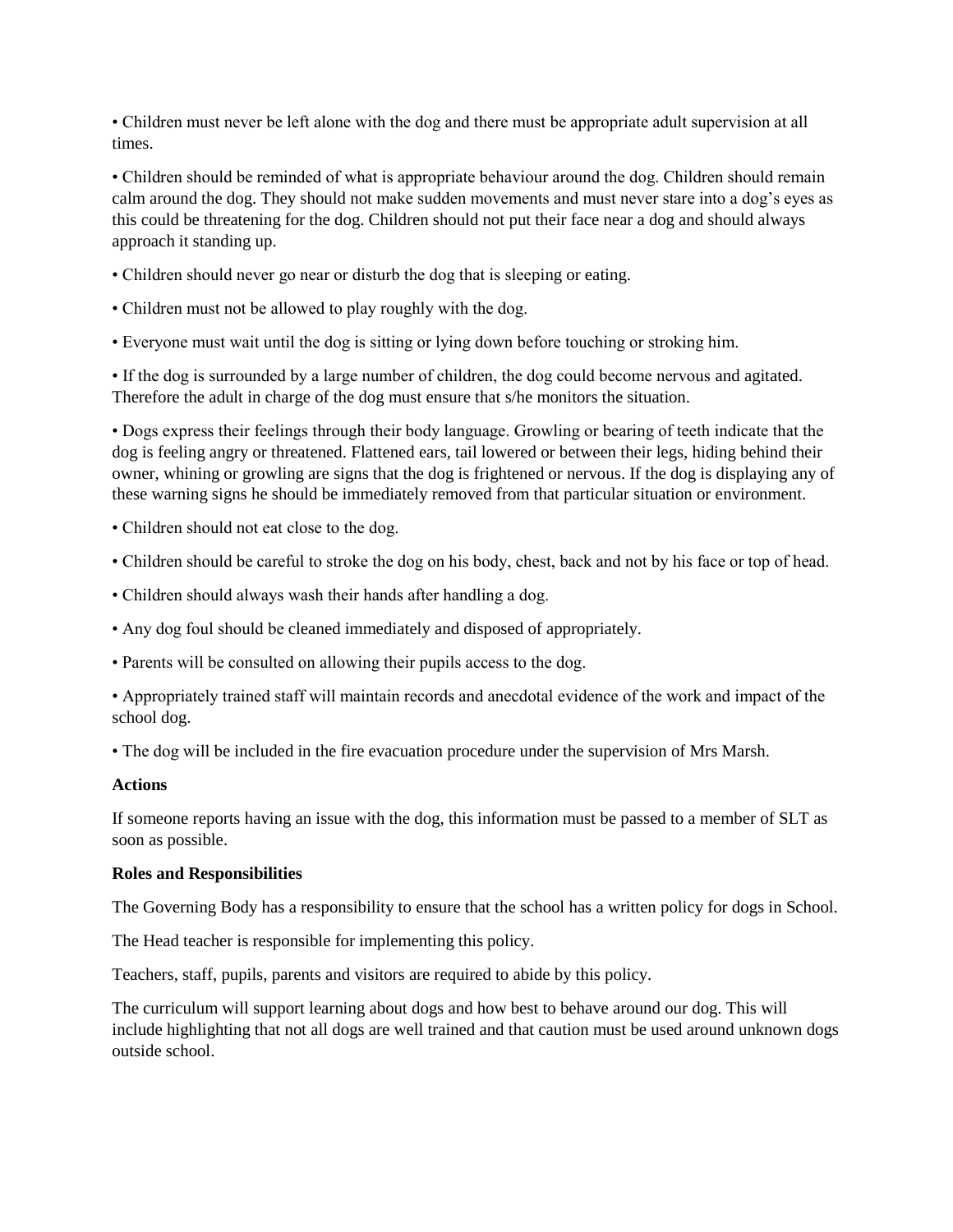# *Appendix 1*

## **Reasons to have a dog in school**

In summary, academic research has shown that dogs working and helping in the school environment can achieve the following:-

- 1) Improve academic achievement
- 2) Increase literacy skills
- 3) Calming behaviours
- 4) Increase social skills and self-esteem
- 5) Increase confidence
- 6) Teach responsibility and respect to all life
- 7) Help prevent truancy
- 8) Motivate children who are often less attentive

The following information has been taken from a range of sources to provide further detail about the benefits of having a dog in school:

#### **Behaviour:**

In some schools, dogs are making a difference in the behaviour of pupils. Researchers report that students can identify with animals, and with empathy for the dog, can better understand how classmates may feel. It was found that violent behaviour in participating students declined by 55%, and general aggression went down 62%. Students' behaviour improved towards teachers, and students also showed more confidence and responsibility. Additionally, parents reported that children seemed more interested in school as a result of having a dog at school.

#### **Attendance:**

Dogs can be used to encourage pupils with low attendance to improve their engagement with school. This can be done through interventions such as meet and greet at the start of each day.

## **Education:**

Dogs can be incredibly calm and happy to have students read to them or join a group of children in the library whilst they are having a book reading session. Dogs give unconditional acceptance, as they are non-judgmental, which is especially crucial to struggling, emerging readers. Children who might be embarrassed to read aloud to the class or even adults are likely to be less scared to read to a dog. Dogs are used to encourage students who find reading difficult to practise reading aloud. Research has proved that students who read to dogs show an increase in reading levels, word recognition, a higher desire to read and write, and an increase in intra and interpersonal skills among the students they mix with. In a recent study involving a reading programme with dogs, pupils' word reading improved by 7 words per minute over a 6 monthly period compared to those that did not incorporate a reading dog.

#### **Social Development**: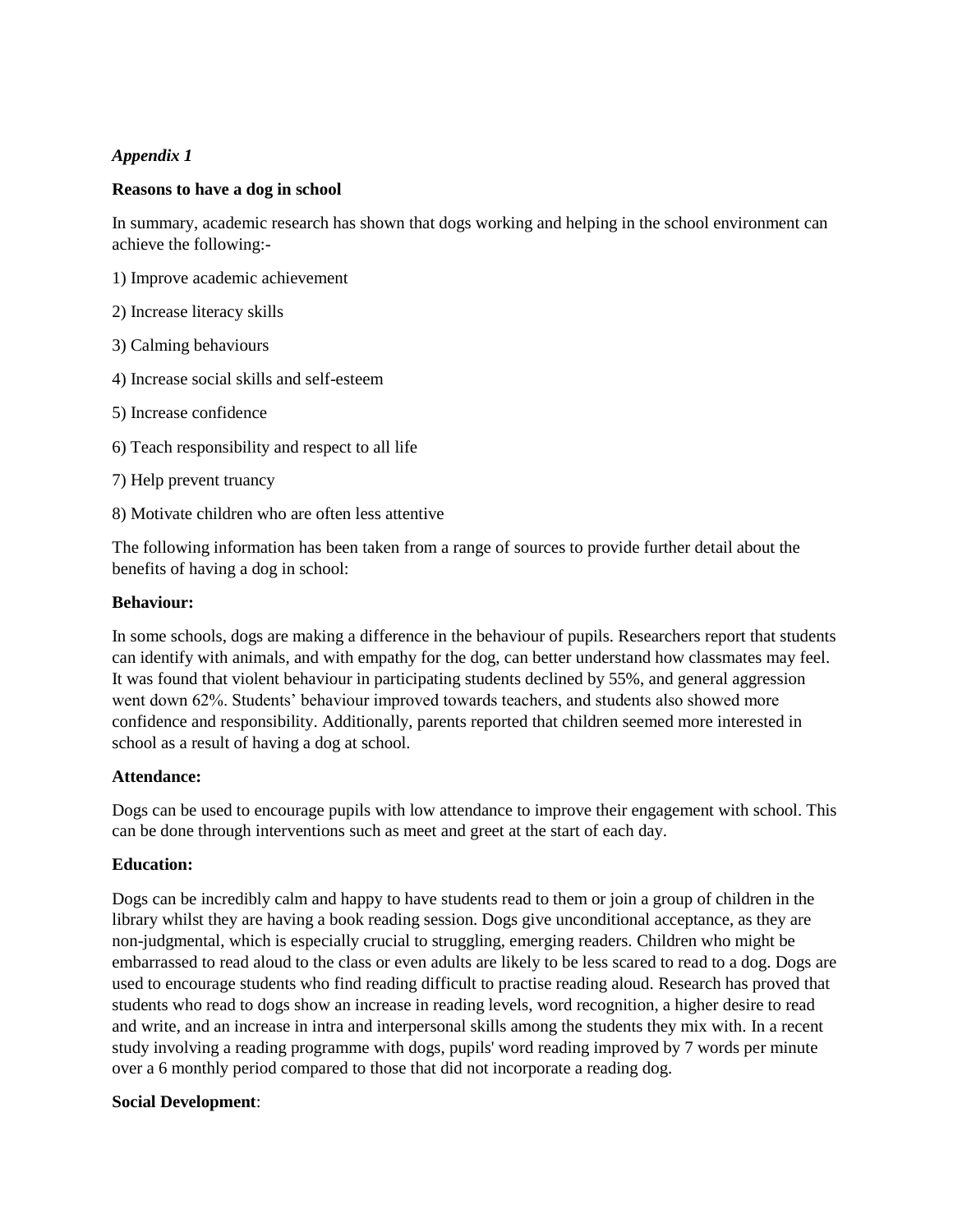Dogs in school offer an opportunity for improving social development. They are especially useful for teaching students social skills and responsibility. Specifically, schools are using dogs to help older students build self-esteem; learn about positive and negative reinforcement, responsibility, and boundaries. Older students use dogs to help communicate, teach kindness, and empower students.

With a dog in school, students have the opportunity to learn how to care for the animal. This includes walking and grooming. Researchers report that involving students in the daily care of classroom dogs is a positive experience, promoting their own daily care. The students also learn about responsibility, caring, and sharing when helping each other take care of a dog at school.

## **As a reward:**

Dogs will be gentle and loving, but at the same time full of fun and enjoyment for the students. Those students who have performed incredibly well during the week or those who have made progress in a certain subject, or those who have achieved tasks set for them, may be rewarded with spending time to interact with the school dog. Support Dogs can work with students on a one-one basis and will especially help those students who have been bullied, abused, going through upsetting/difficult times or even scared/phobic of dogs. The dog will bring much joy and help to the students they meet.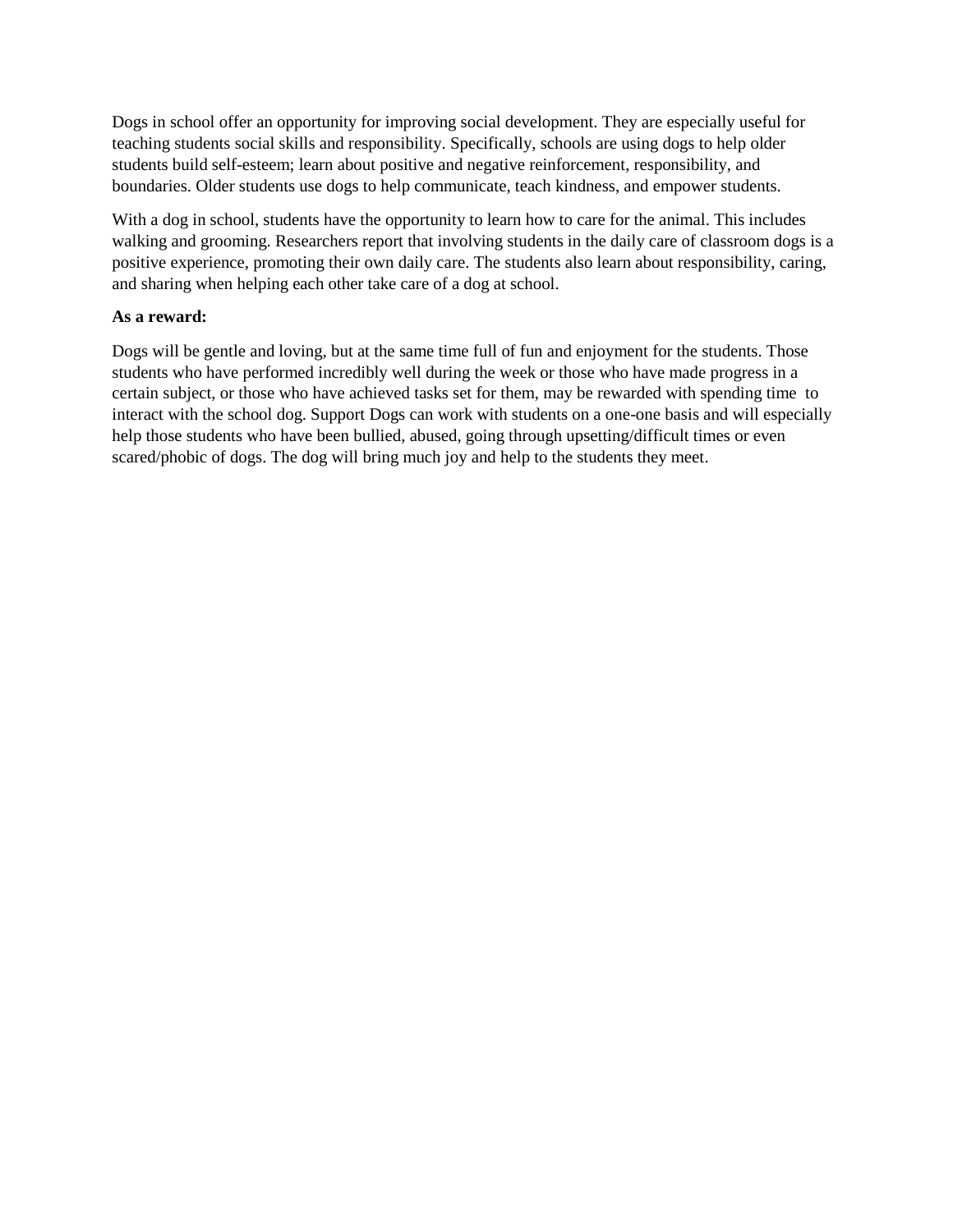# *Appendix 2*

# **School Dog Frequently Asked Questions (FAQs)**

# **Who is the legal owner of the dog and who pays for its costs?**

The legal owner of the dog will be Mrs Marsh; she will bear the costs associated with owning the dog; the school budget will support insurance and staff training costs where appropriate.

# **Is the dog from a reputable breeder?**

Yes. The dog is from a home where both parents were seen and has been specifically chosen for its temperament and characteristics of the breed e.g. hypoallergenic.

# **Will the dog be a distraction?**

The dog will be kept in the ARB office, giving him space as well as removing him from the busy classroom environment. The children will be made aware of the dog's area. The classroom will be suitably arranged to ensure that children wish to avoid contact with the dog will be able to do so. The dog will also have a dog crate which will be his designated safe space.

The dog will also have a space to spend time in classrooms and around the school, where he can interact safely with the children. The dog will also attend meetings with staff to support further socialisation, following consultation with staff beforehand.

# **Has a risk assessment been undertaken?**

Yes, we have carefully considered having a dog in school and sought advice from many sources, including other schools that successfully have a school dog.

# **Who is responsible for training?**

Mrs Marsh will be the legal owner of the dog and as a result, will be responsible for its training. The dog has undergone a character assessment and the school have records of this on his file.

# **How will the dog be toileted to ensure hygiene for all?**

In the interest of health and hygiene our school dog will be toileted when taken out for short walks in the grounds. Only staff members will clear this away appropriately leaving no trace on the ground, cleaning the area with disinfectant if needed.

# **How will the dog's welfare be considered?**

The dog will be walked regularly and given free time outside. The dog will be kept with Mrs Marsh and other trained staff that have been named on the risk assessment. The dog will only have planned and supervised contact with children and visitors. The dog will be carefully trained over a period of time and will have unlimited access to food and water. The dogs welfare, along with the safety of children and staff, will always be a top priority. The dog will receive annual injections as part of regular visits to the vets to maintain his health and records of this will be kept in school on his file.

# **How will this be managed where children have allergies?**

Children will not need to touch the dog, which will relieve the possibility of allergic reactions. We already manage a number of allergies at school and this will be no different for children and adults that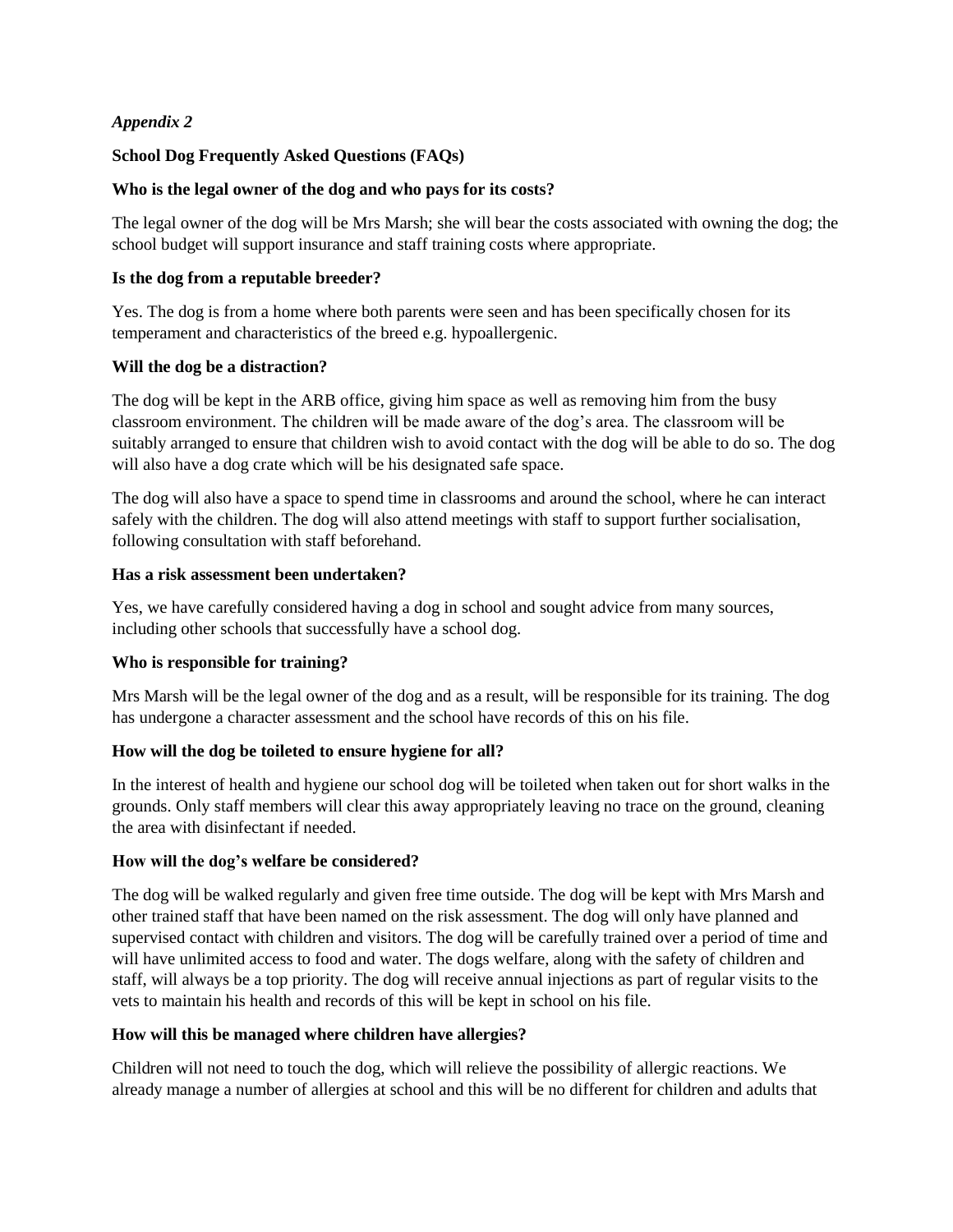are allergic to dogs. Individual needs will always be met and we are happy to work with parents to put additional control measures in place for individual allergies. He will be given a high quality food and regularly groomed to reduce any possibility of allergens and his hair type reduces the amount of dander that is produced, making it lower-allergen.

# **My child is frightened of dogs; how will you manage this?**

Access to the dog is carefully managed and supervised and children do not need to have close contact with him if they don't wish to. We hope to work closely with parents of children who are fearful of dogs to alleviate their fear and to teach them how to manage this.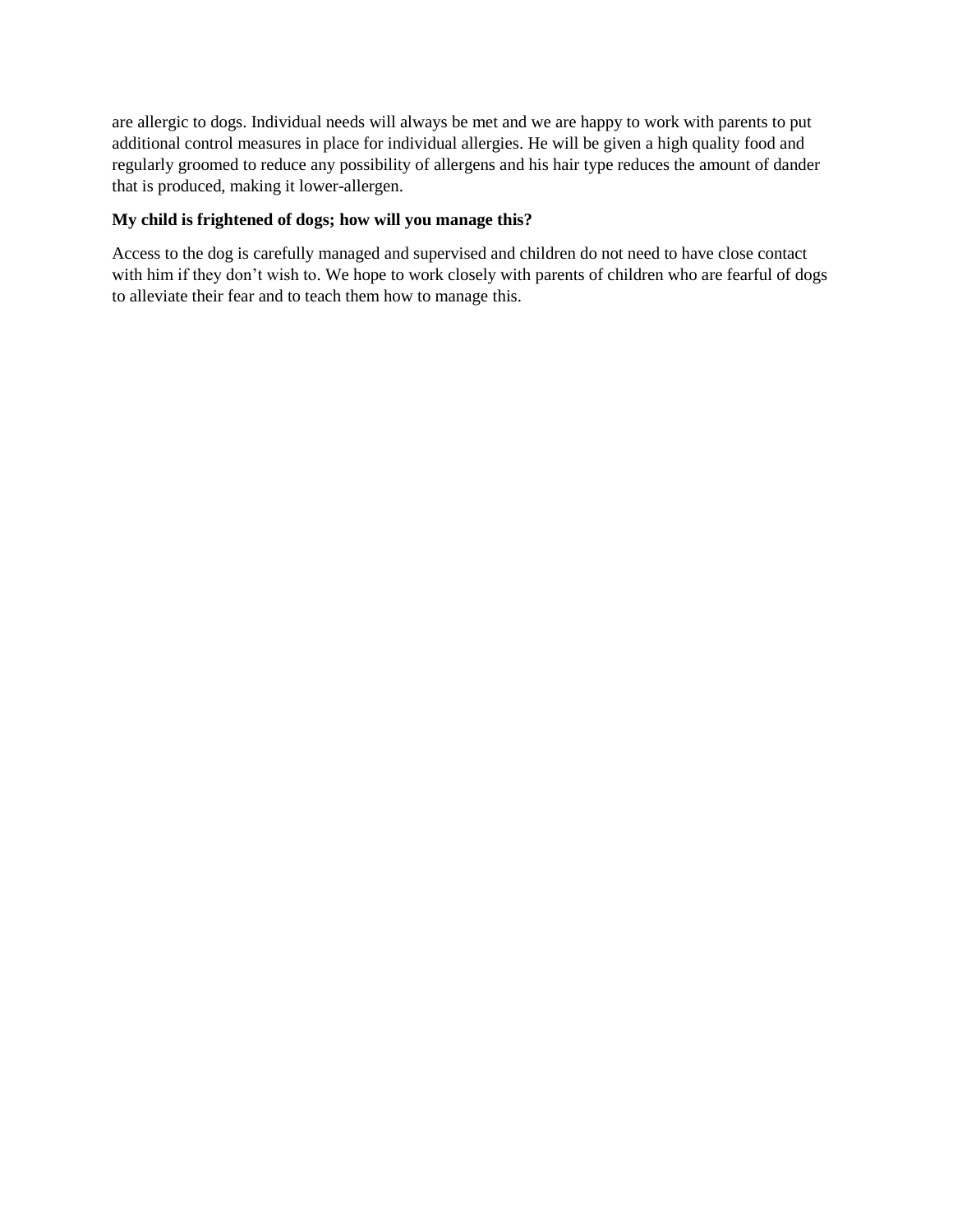# *Appendix 3*

**Risk Assessment**

| rating<br>after<br>control<br>Consea<br>uence x<br>Likeliho<br>$od =$<br>$1 \times 3 =$ | ol<br>measu<br>res by<br>initials<br>$\ddot{\phantom{a}}$<br><b>SMM</b> |
|-----------------------------------------------------------------------------------------|-------------------------------------------------------------------------|
|                                                                                         |                                                                         |
|                                                                                         |                                                                         |
|                                                                                         |                                                                         |
|                                                                                         |                                                                         |
|                                                                                         |                                                                         |
|                                                                                         |                                                                         |
|                                                                                         |                                                                         |
|                                                                                         |                                                                         |
|                                                                                         |                                                                         |
|                                                                                         |                                                                         |
|                                                                                         |                                                                         |
|                                                                                         |                                                                         |
|                                                                                         |                                                                         |
|                                                                                         |                                                                         |
|                                                                                         |                                                                         |
|                                                                                         |                                                                         |
|                                                                                         |                                                                         |
|                                                                                         |                                                                         |
|                                                                                         |                                                                         |
|                                                                                         |                                                                         |
|                                                                                         |                                                                         |
|                                                                                         |                                                                         |
|                                                                                         |                                                                         |
|                                                                                         |                                                                         |
|                                                                                         |                                                                         |
|                                                                                         |                                                                         |
|                                                                                         |                                                                         |
|                                                                                         |                                                                         |
|                                                                                         |                                                                         |
|                                                                                         |                                                                         |
|                                                                                         |                                                                         |
|                                                                                         |                                                                         |
| $1 \times 2 =$                                                                          | <b>SMM</b>                                                              |
|                                                                                         |                                                                         |
|                                                                                         |                                                                         |
|                                                                                         |                                                                         |
|                                                                                         |                                                                         |
|                                                                                         |                                                                         |
|                                                                                         |                                                                         |
|                                                                                         |                                                                         |
|                                                                                         |                                                                         |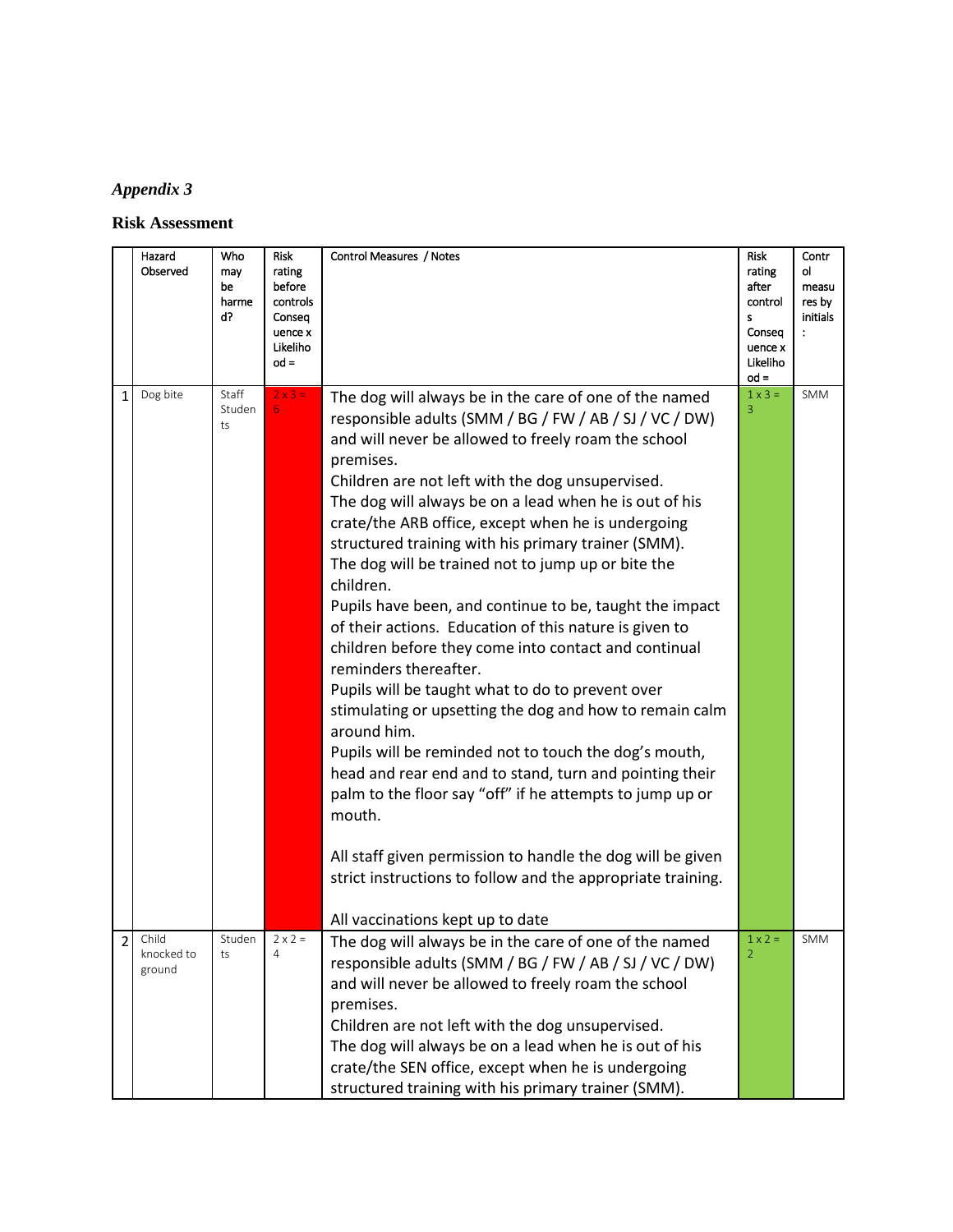|   |                       |             |                | The dog will be trained not to jump up.                     |                |            |
|---|-----------------------|-------------|----------------|-------------------------------------------------------------|----------------|------------|
|   |                       |             |                | Pupils have been, and continue to be, taught the impact     |                |            |
|   |                       |             |                | of their actions. Education of this nature is given to      |                |            |
|   |                       |             |                | children before they come into contact and continual        |                |            |
|   |                       |             |                | reminders thereafter.                                       |                |            |
|   |                       |             |                | Pupils will be taught what to do to prevent over            |                |            |
|   |                       |             |                | stimulating or upsetting the dog and how to remain calm     |                |            |
|   |                       |             |                | around him.                                                 |                |            |
|   |                       |             |                | Pupils will be reminded not to touch the dog's mouth,       |                |            |
|   |                       |             |                | head and rear end and to stand, turn and pointing their     |                |            |
|   |                       |             |                | palm to the floor say "off" if he attempts to jump up or    |                |            |
|   |                       |             |                | mouth.                                                      |                |            |
| 3 | Dog scratch           | Studen      | $2 \times 2 =$ | The dog will have his claws kept short and is also walked   | $2 \times 1 =$ | <b>SMM</b> |
|   |                       | ts<br>Staff | 4              | on concrete/tarmac to keep them trimmed.                    | 2              |            |
|   |                       |             |                | Blanket/cushion placed on legs of children if dog is        |                |            |
|   |                       |             |                | supporting pupil with bare legs and they are sat            |                |            |
|   |                       |             |                | down/wheelchair user                                        |                |            |
|   |                       |             |                | The dog will always be in the care of one of the named      |                |            |
|   |                       |             |                | responsible adults (SMM / BG / FW / AB / SJ / VC / DW)      |                |            |
|   |                       |             |                | and will never be allowed to freely roam the school         |                |            |
|   |                       |             |                | premises.                                                   |                |            |
|   |                       |             |                | Children are not left with the dog unsupervised.            |                |            |
|   |                       |             |                | The dog will always be on a lead when he is out of his      |                |            |
|   |                       |             |                | crate/the SEN office, except when he is undergoing          |                |            |
|   |                       |             |                | structured training with his primary trainer (SMM).         |                |            |
|   |                       |             |                | The dog will be trained not to jump up.                     |                |            |
| 4 | Dog                   | Studen      | $2 \times 2 =$ | The dog will be trained to walk on a lead when he is out    | $1 \times 2 =$ | SMM        |
|   | becomes<br>loose in   | ts<br>Staff | 4              | of his crate/the ARB office, except when he is undergoing   |                |            |
|   | school<br>grounds     | Dog         |                | structured training with his primary trainer (SMM).         |                |            |
|   |                       |             |                | The children will be made aware of the dog's space in the   |                |            |
|   |                       |             |                | classroom. If he is roaming free in the classroom (i.e.     |                |            |
|   |                       |             |                | before/after school hours) signage will be placed on the    |                |            |
|   |                       |             |                | door alerting people and alerting children that they will   |                |            |
|   |                       |             |                | only be allowed in under supervision.                       |                |            |
|   |                       |             |                | Children and staff will be taught not to tease or wind up   |                |            |
|   |                       |             |                | the dog.                                                    |                |            |
|   |                       |             |                | If the dog gets loose from the lead one of the designated   |                |            |
|   |                       |             |                | members of staff will come and reattach the lead.           |                |            |
|   |                       |             |                | If the dog is loose at any time, the members of staff to be |                |            |
|   |                       |             |                | called upon are: SMM / BG / FW / AB / SJ / VC / DW          |                |            |
| 5 | Allergy               | Studen      | $2x3 =$        | Children will have the opportunity to opt out of any        | $1 \times 3 =$ | SMM        |
|   | caused by<br>dog hair | ts<br>Staff | 6              | interaction with the dog.                                   | 3              |            |